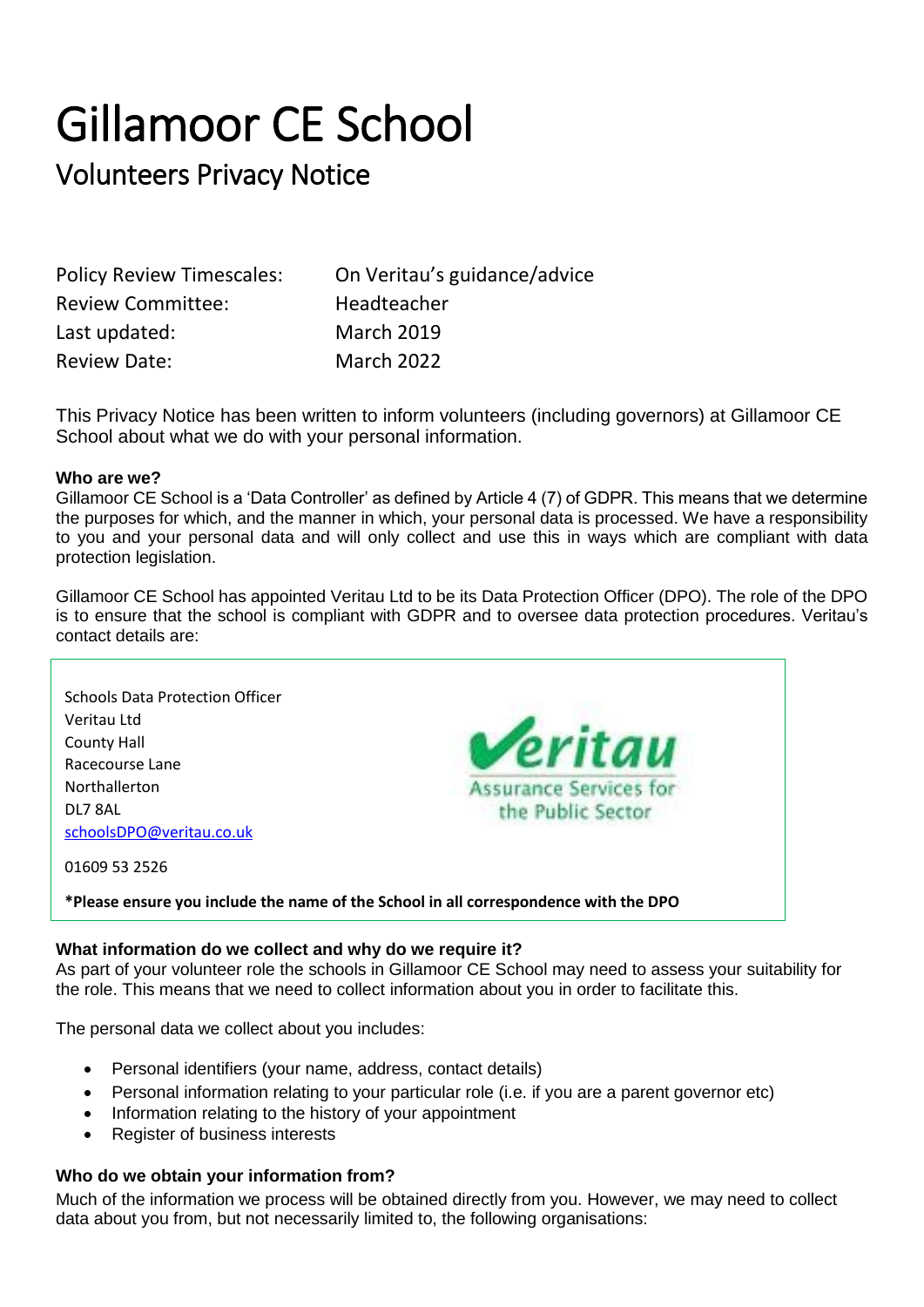## Gillamoor CE School

- The Disclosure and Barring Service,
- The Local Authority.

#### **Who do we share your personal data with?**

Your information will only be made available to those who need it to do their job in relation to your role as a volunteer. This includes the relevant administrative staff.

We may share your information with the following organisations:

- Disclosure and barring service to conduct criminal record checks, if applicable
- Department for Education
- Local Authority

#### **How long do we keep your personal data for?**

The school will keep your data in line with our Information Policy. Most of the information we process about you will be determined by statutory obligations. Any personal information which we are not required by law to retain will only be kept for as long as is necessary to fulfil our organisational needs.

#### **Do you transfer my data outside of the UK?**

Generally the information that the school holds is all held within the UK. However, some information may be held on computer servers which are held outside of the UK. We will take all reasonable steps to ensure your data is not processed in a country that is not seen as 'safe' by the UK government. If we do need to send your data out of the European Economic Area it will ensure it has extra protection from loss or unauthorised access.

#### **What is our lawful basis for processing your personal data?**

The School processes your personal data and special category data based on its legal responsibilities to:

- Safeguard pupils it has responsibility for,
- Maintain adequate health and safety standards,
- Monitor equality and diversity at our school.

The School relies on Article 6(1)(c) and Article 9(2)(b) of the GDPR to process your personal and special category data.

#### **What rights do you have over your data?**

Under GDPR, individuals have the following rights in relation to the processing of their personal data:

- to be informed about how we process your personal data. This notice fulfils this obligation
- to request access to your personal data that we hold, and be provided with a copy of it
- to request that your personal data is amended if inaccurate or incomplete
- to request that your personal data is erased where there is no compelling reason for its continued processing
- to request that the processing of your personal data is restricted
- to object to your personal data being processed

You can exercise any of these rights by contacting: **The Headtacher**

If you have any concerns about the way we have handled your personal data or would like any further information, then please contact our DPO on the address provided above.